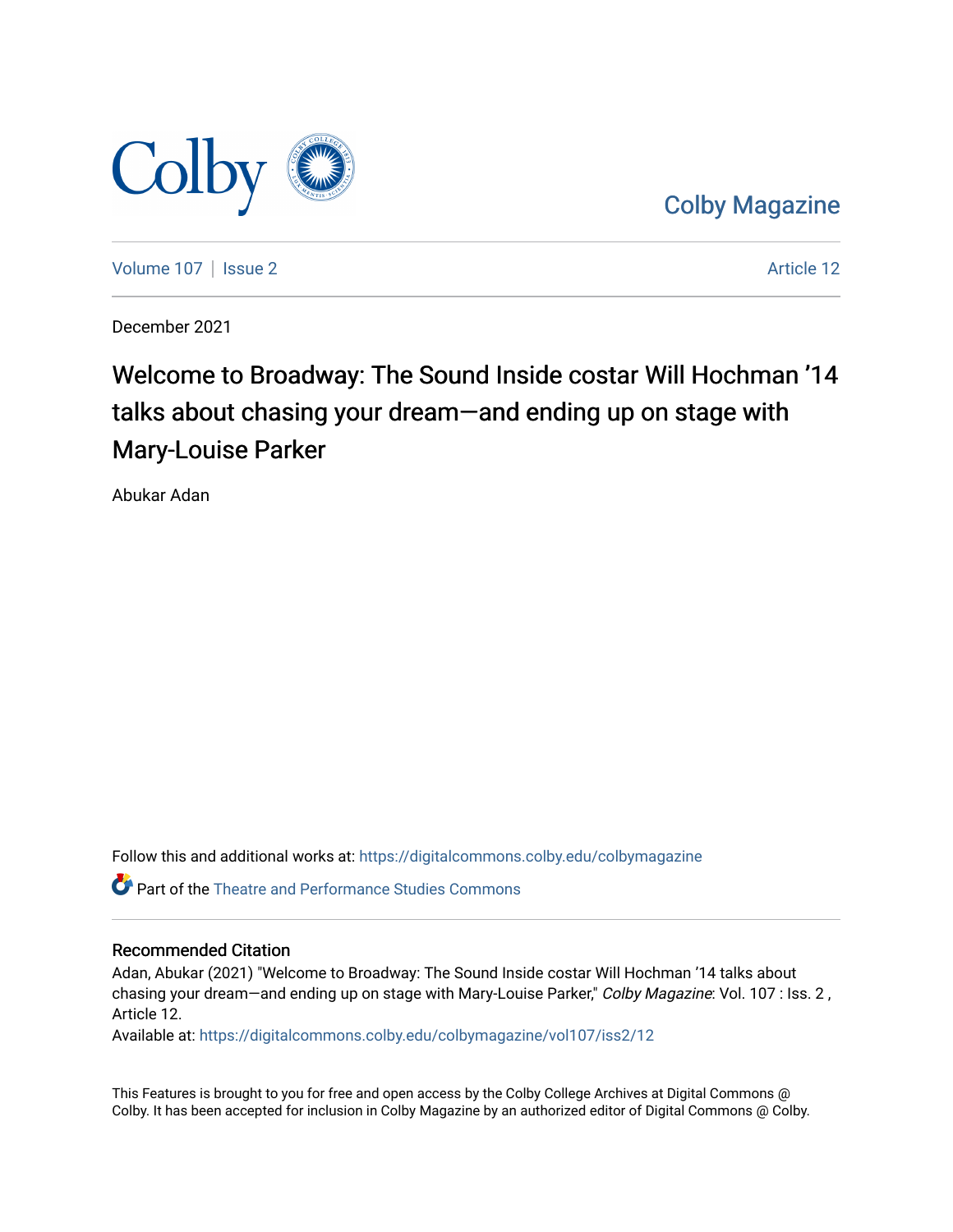## Welcome to BROADWAY

*The Sound Inside* costar Will Hochman '14 talks about chasing your dream—and ending up on stage with Mary-Louise Parker

*Will Hochman '14 made his Broadway debut last month in the*  New York Times *critic's pick* The Sound Inside *with Tony Award-winning co-star Mary-Louise Parker. Hochman first appeared in the two-person play, about the relationship between a Yale creative writing professor and her student, last year at the Williamstown Theatre Festival. Freelance journalist Abukar Adan '17 sat down with Hochman in his dressing room at Studio 54 to discuss his debut, his time at Colby, and his journey to the big stage.* 

**Let's begin with your Broadway debut. Walk me through that first preview performance. How cool was that? Stressful? Exciting?**

*I'm about to open the door to the office and my heart is pounding. It's a packed house. I'd later find out it's like 90 percent full or something. The beauty of this is that I don't get to decide whether I'm ready or not. She says her line and I open the door and say my line, "Can I talk to you, Professor Baird?"*

*At that point you just do your job. I just breathe and say the lines and listen to Mary-Louise, and she listens to me and we tell the story. We do the play and the lights come down. I find her downstage in the lights and we squeeze each other's hands and we*  *smile. She gives me this look. I don't know exactly what the look is, but it's something like, "Welcome to Broadway, kid!"*

*We give each other this wild look. That bow is one of the more surreal moments of my life. You imagine a thing and build toward that thing. Then it's real. Like that is a thing that happened.*

**How would you describe the show?**

*It's a show about reading and writing and the creative process. The subconscious and the unconscious. But more than anything, it's probably a show about loneliness, about trying to make connections with other people, and about how you make connections when you're lonely. It explores some dark themes, but what I think the show does well is pushing against that, right? Like finding the moments of humor, finding time to laugh.*

How do you keep the show fresh, night after night, for months on end?

*This is my longest run. Before this, the longest I've done I think is eight weeks. So, we'll find out.*

78